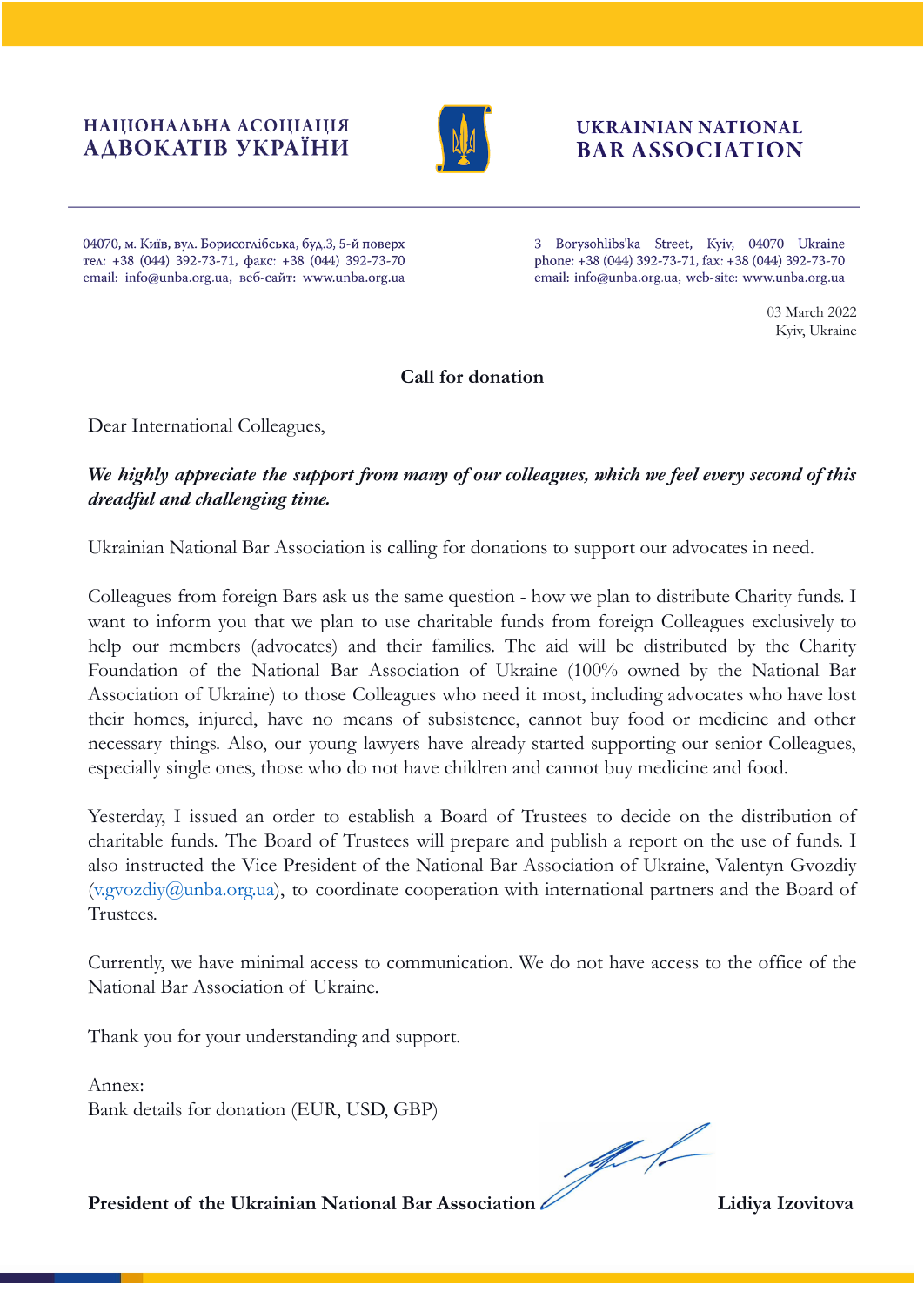# **EUR**

#### **Реквізити підприємства/Company details**

Назва підприємства/company Name **Ukrainian National Bar Association**

IBAN Code **UA673052990000026006006220665**

Назва банку/Name of the bank **JSC CB "PRIVATBANK", 1D HRUSHEVSKOHO STR., KYIV, 01001, UKRAINE**

SWIFT code банку/Bank SWIFT Code **PBANUA2X**

Адреса підприємства/Company address **UA 04070 м Київ вул Борисоглiбська б.3**

#### **Банки кореспонденти/Correspondent banks**

Рахунок у банку-кореспонденті/Account in the correspondent bank **400886700401**

SWIFT Code банку-кореспондента/SWIFT Code of the correspondent bank **COBADEFF**

Банк-кореспондент/Correspondent bank **Commerzbank AG, Frankfurt am Main, Germany**

-------------------------------------------------------------------------------------------------------------------

Рахунок у банку-кореспонденті/Account in the correspondent bank **6231605145**

SWIFT Code банку-кореспондента/SWIFT Code of the correspondent bank **CHASDEFX**

Банк-кореспондент/Correspondent bank **J.P.MORGAN AG, FRANKFURT AM MAIN, GERMANY**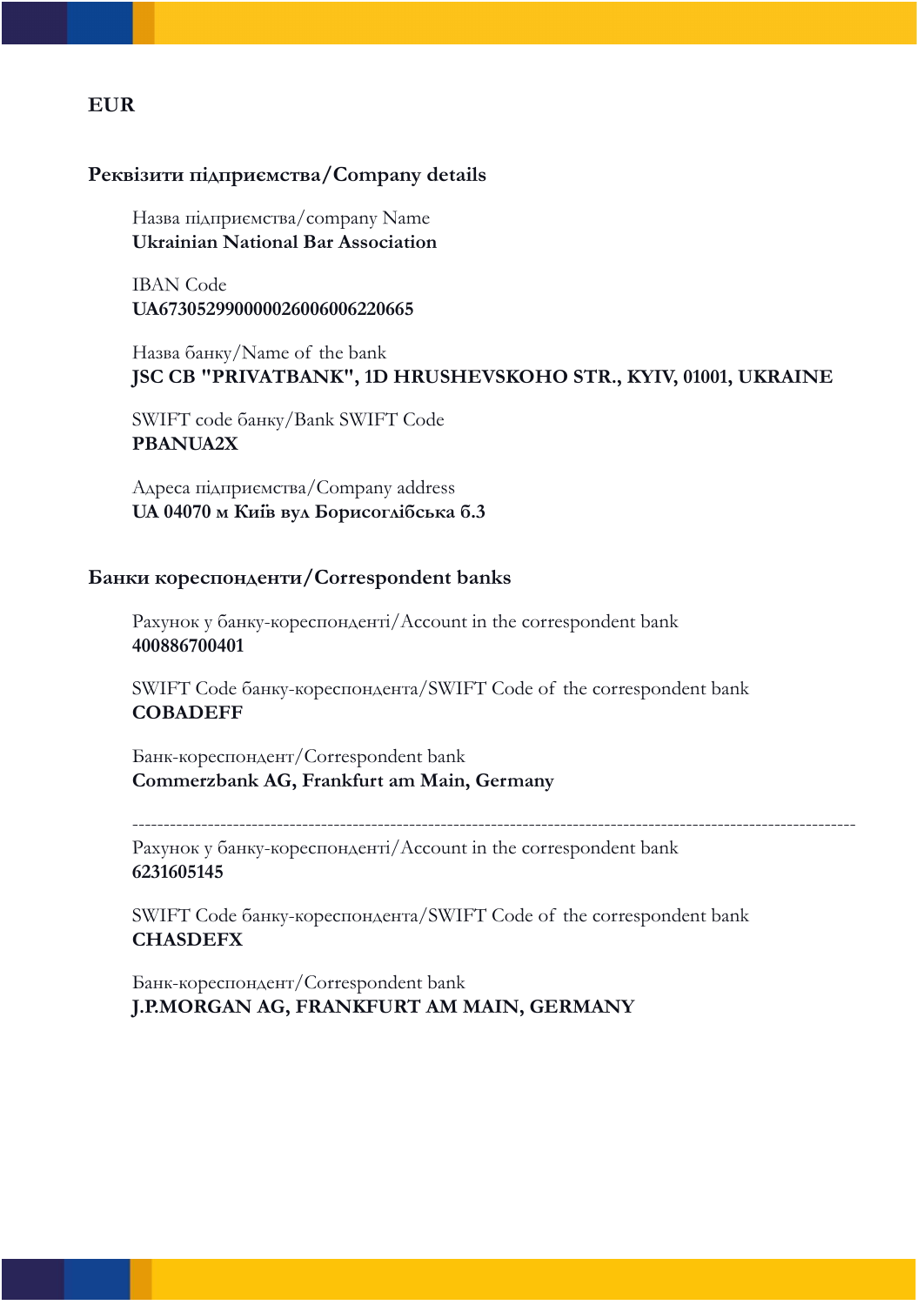#### **USD**

## **Реквізити підприємства/Company details**

Назва підприємства/company Name **Ukrainian National Bar Association**

IBAN Code **UA373052990000026000026207192**

Назва банку/Name of the bank **JSC CB "PRIVATBANK", 1D HRUSHEVSKOHO STR., KYIV, 01001, UKRAINE**

SWIFT code банку/Bank SWIFT Code **PBANUA2X**

Адреса підприємства/Company address **UA 04070 м Київ вул Борисоглiбська б.3**

## **Банки кореспонденти/Correspondent banks**

Рахунок у банку-кореспонденті/Account in the correspondent bank **001-1-000080**

SWIFT Code банку-кореспондента/SWIFT Code of the correspondent bank **CHASUS33**

Банк-кореспондент/Correspondent bank **JP Morgan Chase Bank, New York ,USA**

Рахунок у банку-кореспонденті/Account in the correspondent bank **890-0085-754**

SWIFT Code банку-кореспондента/SWIFT Code of the correspondent bank **IRVT US 3N**

------------------------------------------------------------------------------------------------------------------

Банк-кореспондент/Correspondent bank **The Bank of New York Mellon, New York, USA**